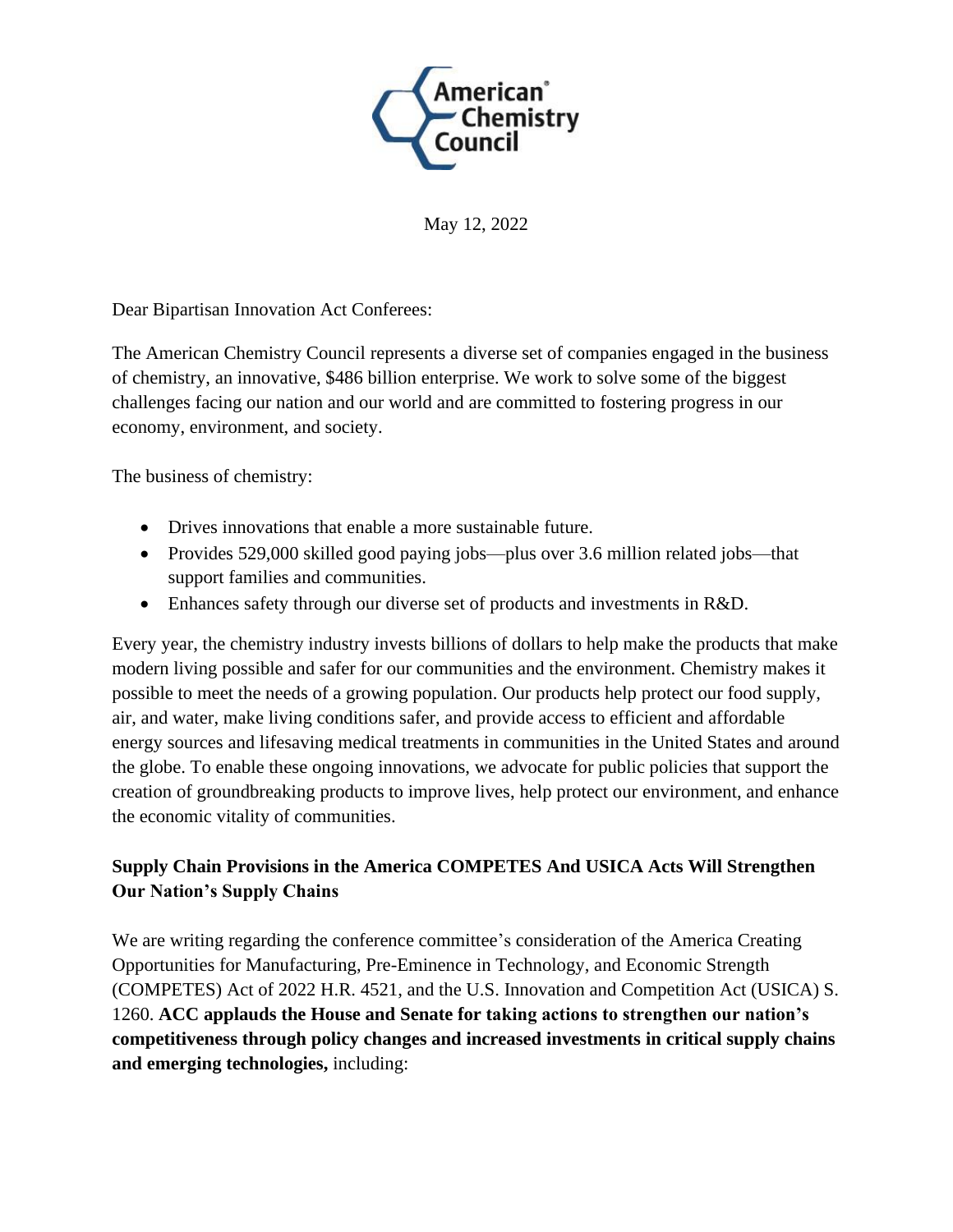- **Authorizing \$45 billion for grants, loans, and loan guaranties** to support supply chain resilience and manufacturing of critical goods, industrial equipment, and manufacturing technology;
- **Establishing a new Office within the Department of Commerce (DOC)** to lead a government-wide effort to strengthen supply chains critical to the nation's economic vitality and national security;
- **Creating a program within the new Office at DOC** to map and monitor supply chains, identify supply chain gaps and vulnerabilities, and identify opportunities to address supply chain risk; and
- **Equipping the private sector with best practices and guidelines needed to proactively identify and mitigate supply chain vulnerabilities;** and
- **Approval of the Ocean Shipping Reform Act,** which would prohibit ocean carriers from unreasonably turning down exports and reduce shippers' ability to charge holding fees by bringing their practices in line with Federal Maritime Commission (FMC) regulations

ACC also supports:

- **\$50.2 billion authorized for the Department of Commerce** under the **"Creating Helpful Incentives to Produce Semiconductors in America", or "CHIPS Act"** for U.S. investment for the fabrication, assembly, testing, or advanced packaging of semiconductors. Increased semiconductor manufacturing in the United States would provide new supply opportunities for U.S. chemical manufacturers, which supply important chemistries to the semiconductor industry. For example, in 2021, the U.S. chemistry supported 367,000 workers in the semiconductor and electronic component industry including \$45.4 billion in payroll, and \$52.5 billion in value-added. U.S. chemicals are essential in the manufacture of semiconductors, printed circuit boards, and other microelectronic devices, among them are cleaners, developers, dopants, encapsulants, etchants, gases, heat transfer fluids, photoresists, specialty polymers & fluoropolymers, plating solutions, and strippers. Such products serve major markets such as computers, telecommunications equipment, automotive, and medical devices.
- **Establishing a Senate-confirmed Chief Manufacturing Officer in the White House** to coordinate and advocate for policies that enhance U.S. domestic production capabilities. We see this position and role as consistent with the aim of improving U.S. supply chains and would help ensure coordination on supply chain issues across existing 58 federal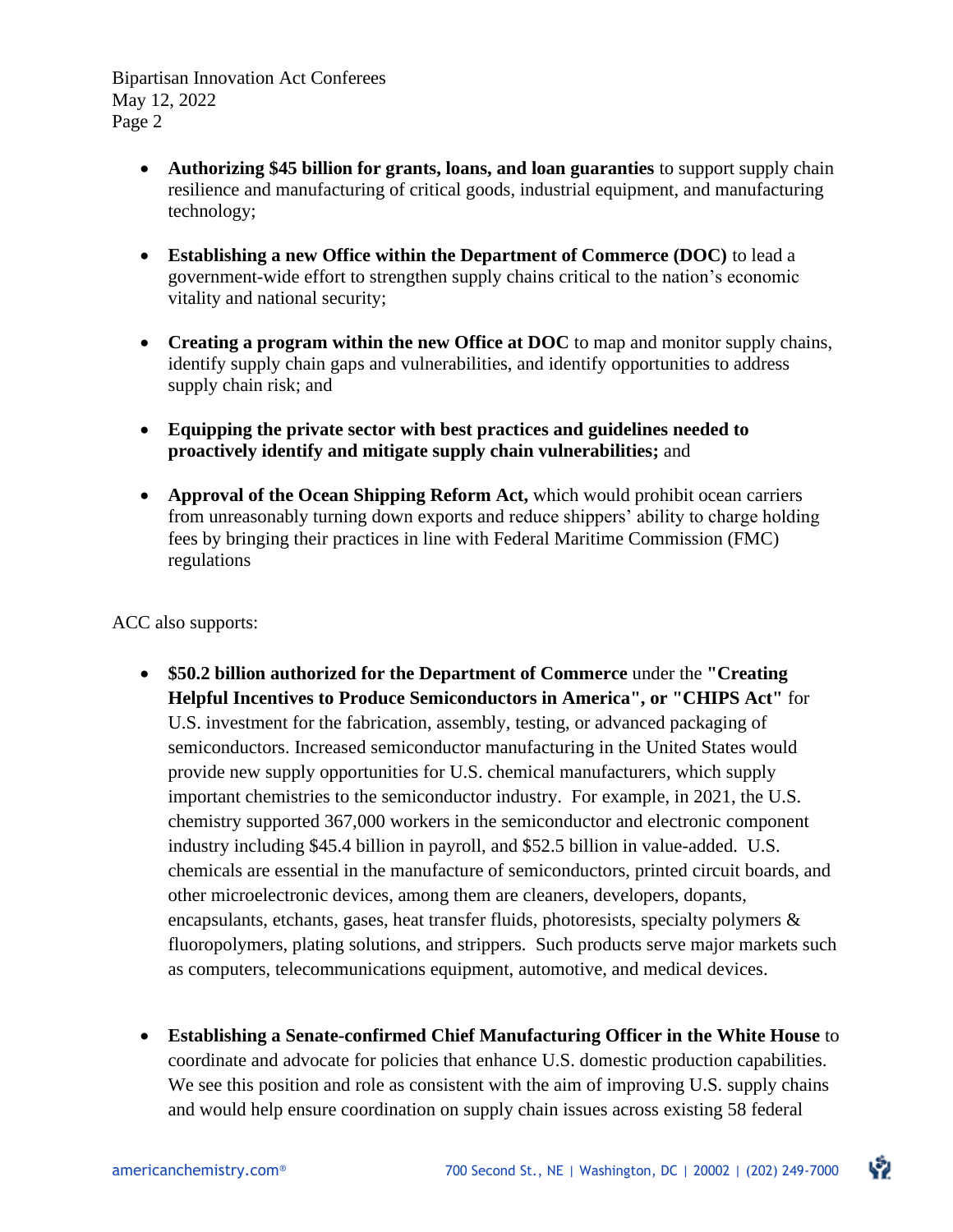> programs impacting the manufacturing sector, which are spread out across 11 federal agencies, according to a 2017 report from the Government Accountability Office.

While ACC supports measures to promote more resilient supply chains in such critical products and technologies, we are also concerned about possible cross sector retaliation if disputes arise between our trading partners as a result of the implementation of such programs. We would encourage the Administration to ensure that the implementation of such programs is consistent with our international trade commitments and a rules-based trading system. We would also encourage the Administration and the Department of Commerce, in the development of these programs, to work closely with the U.S. chemistry industry, state and local governments, and other U.S. Government agencies to ensure the proper incentives to produce chemistries crucial to semiconductor manufacturing and other critical goods. We think it will be especially important to work with U.S. government agencies to explore ongoing regulatory initiatives and actions relevant to new chemistries used for semiconductor manufacturing and other critical goods.

## **Tariffs Limit the Supply of Inputs for the Manufacturing of U.S. Chemistries**

A straightforward way to strengthen supply chains and incentivize U.S. chemical production for semiconductors and other critical goods is to provide relief from tariffs. Therefore, ACC supports for inclusion in any conference legislation:

- **Renewal of a comprehensive Miscellaneous Tariff Bill (MTB) and Generalized System of Preference (GSP) process** included in both the America COMPETES and USICA Bills**.** However, we do not support blocking the inclusion of "finished goods" from future MTB cycles, as proposed in the America COMPETES Bill, as it could close the door to the possibility of tariff relief for some chemical and plastics products. **All products that receive duty suspensions or reductions under the MTB should also be prioritized to be excluded from the application of Section 301 tariffs as a part of a open and transparent exclusions process.** Continuing to levy additional tariffs on these products runs contrary to the tariff relief purposes of the MTB program.
- **Reauthorization of the GSP provisions through 2027** as provided under USICA. Extending the GSP program only to 2024, as proposed in the COMPETES Bill, would be too short a time to accomplish the objectives of the program to foster economic development in developing countries.
- **Renewal of all previously expired product exclusions to the section 301 tariffs and reinstitution of a USTR-led exclusions process for all products subject to the 301 tariffs,** as provided in the USICA Bill. While ACC welcomed USTR's recent

ゆ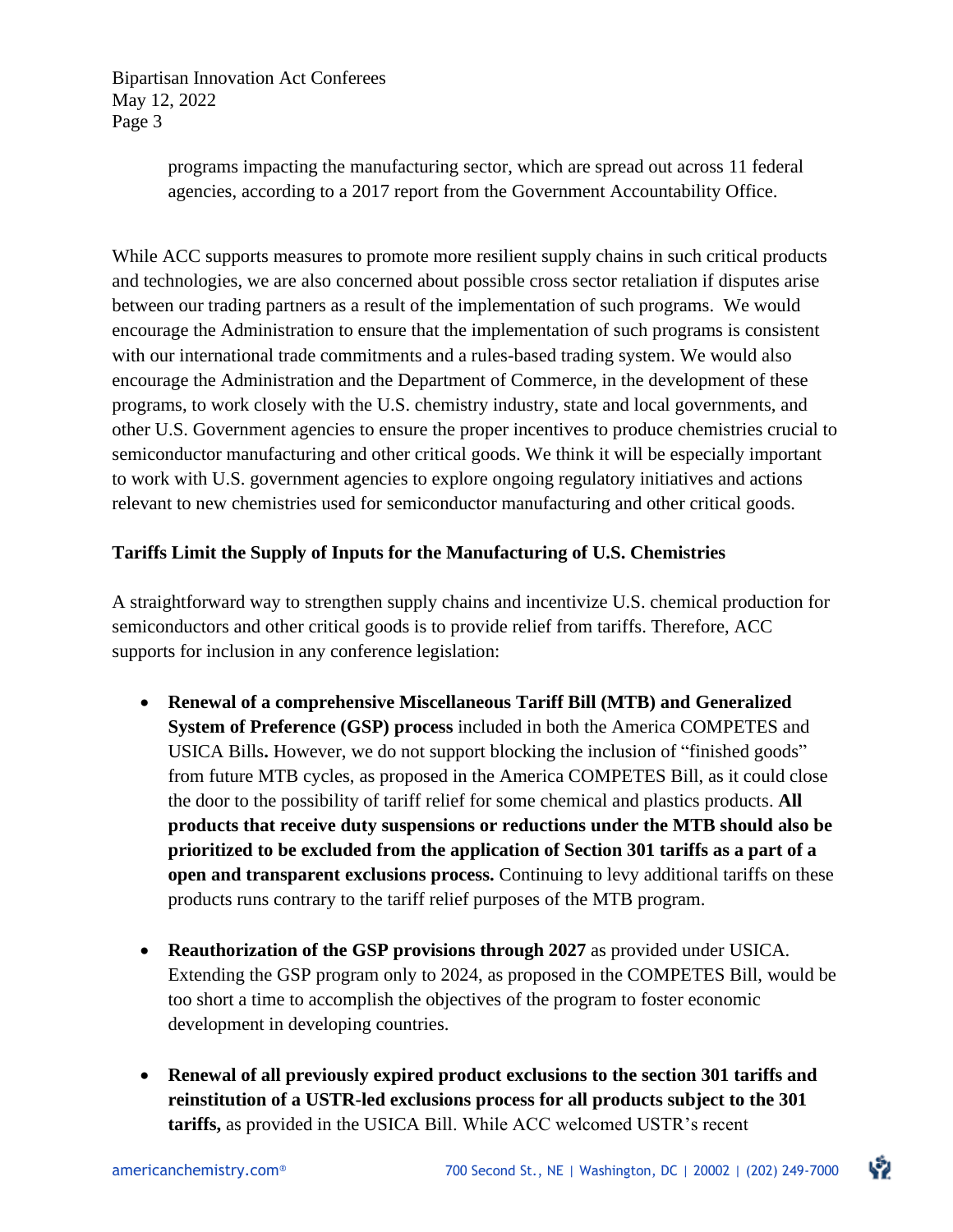> announcement to reinstate exclusions for a limited set of products, including several chemical and plastics products, these only amounted to a very small share of the total number of requested exclusions. Moreover, there is still no confirmation that the Administration will open a broader exclusions process or what circumstances might prompt them to do so. Therefore, we think it is necessary for the conference bill to include a comprehensive, transparent, and fair exclusions process – with retroactivity – for all chemical and plastics products subject to the section 301 tariffs.

We would also **urge for a review under the Section 301 statute of all products currently subject to the 301 tariffs** to examine the effectiveness of the tariffs in achieving their objectives as well as the effect of such tariffs on the U.S. economy in establishing critical industries, such as chemicals and plastics, that are essential to American economic competitiveness. As the Committees may be aware, List 1 of the China 301 tariffs is set to expire in July unless USTR receives a petition for a continuation of the tariffs, which would trigger a review process under the statute. While USTR would only be required to conduct a review with respect to List 1, we would urge USTR to include all four tariff lists in its review. Most chemical and plastic products currently subject to 301 tariffs are not on List 1, including products important to supply chains for critical products, and a review of all products would provide an opportunity for ACC member companies, which pay the tariffs, an opportunity to provide input into the review process.

There are some who may believe that continuing to levy Section 301 tariffs strengthens domestic production vis-à-vis China. An analysis of the Section 301 tariffs on chemicals trade prepared for ACC, however, shows that such tariffs have been economically counterproductive<sup>1</sup>. Despite the high tariffs on imports from China, aggregate imports of chemicals since June 2018 increased while U.S. exports stagnated, showing that such tariffs have done little to boost U.S. chemical production. Moreover, it is American consumers, not businesses, that are paying for the vast majority of the tariffs on imports while U.S. exporters are facing the costs of retaliatory tariffs imposed by China<sup>2</sup>. U.S. Secretary of Treasury Janet Yellin has said that lowering of such tariffs could help ease inflation<sup>3</sup>, and the conference committee can fix this issue and reopen and extend the exclusions process for Section 301 tariffs which would help alleviate the economic burden on American businesses and consumers.

いつ

<sup>&</sup>lt;sup>1</sup> [https://www.americanchemistry.com/chemistry-in-america/news-trends/press-release/2021/new-analysis](https://www.americanchemistry.com/chemistry-in-america/news-trends/press-release/2021/new-analysis-shows-section-301-tariffs-did-not-reduce-chemicals-trade-with-china)[shows-section-301-tariffs-did-not-reduce-chemicals-trade-with-china](https://www.americanchemistry.com/chemistry-in-america/news-trends/press-release/2021/new-analysis-shows-section-301-tariffs-did-not-reduce-chemicals-trade-with-china)

<sup>2</sup> [https://thehill.com/policy/finance/trade/554136-trumps-china-tariffs-hit-us-businesses-consumers-hardest](https://thehill.com/policy/finance/trade/554136-trumps-china-tariffs-hit-us-businesses-consumers-hardest-moodys/)[moodys/](https://thehill.com/policy/finance/trade/554136-trumps-china-tariffs-hit-us-businesses-consumers-hardest-moodys/)

<sup>3</sup> <https://www.reuters.com/business/yellen-says-reciprocal-lowering-tariffs-could-help-ease-inflation-2021-11-01/>